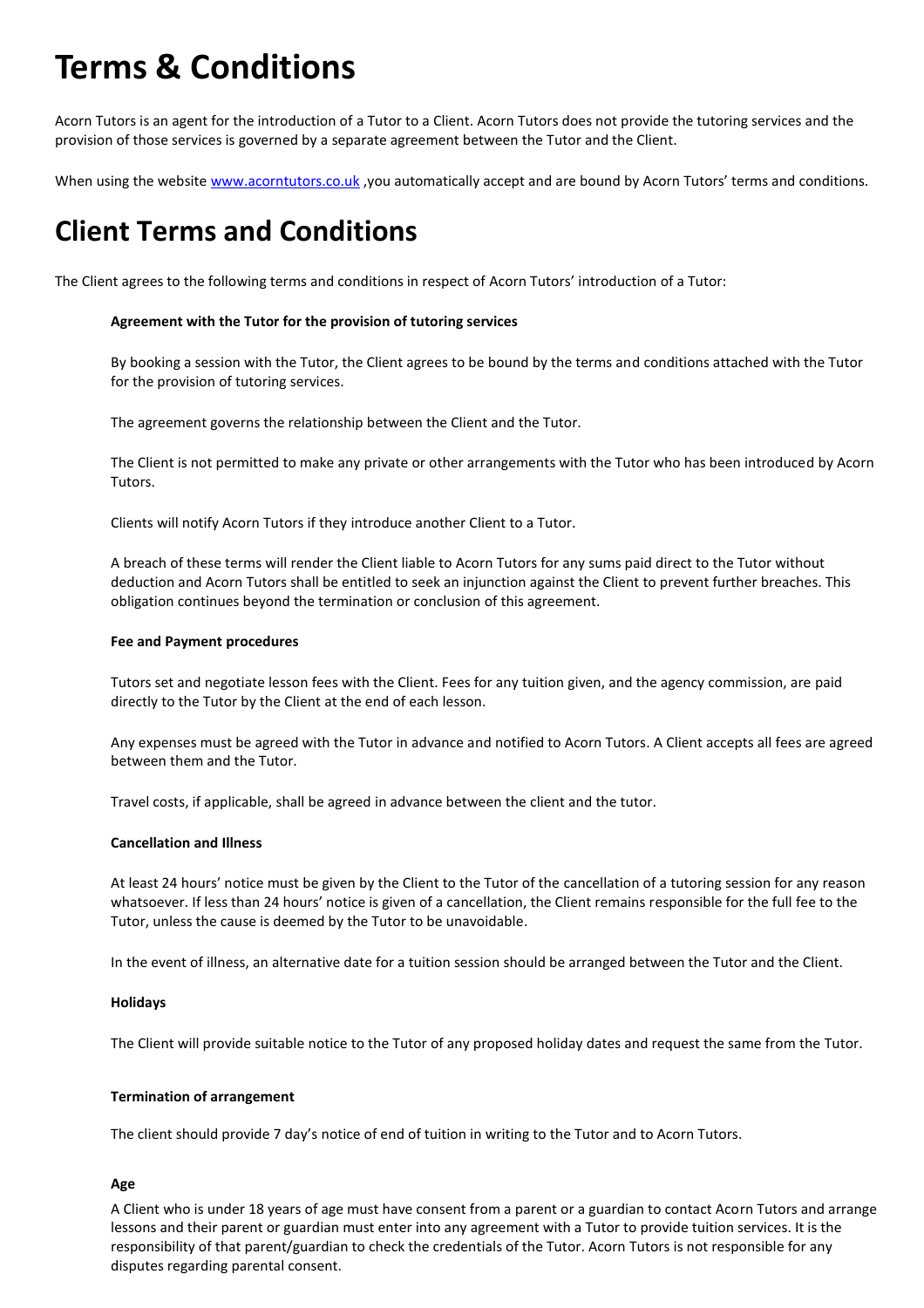#### **Liability**

Acorn Tutors does not accept any liability for any claims by the Client arising out of or related to the provision of tutoring services by the Tutor. Acorn Tutors accepts no responsibility if what is offered does not meet expectations. Acorn Tutors shall not have any supervision, direction or control obligations over the Tutor whose methods of working and content of lessons shall be those of the Tutor alone.

Acorn Tutors is not responsible for insurance arrangements in respect of the Tutor providing tutoring services and the Client should note that this is the case.

#### **General**

This agreement is governed by the laws of England and Wales and the parties submit to the jurisdiction of the Courts of England and Wales.

These terms constitute the whole agreement between the parties and no variation or alteration of these terms shall be valid unless approved in writing by a Director of Acorn Tutors. Acorn Tutors reserves the right to alter these terms and conditions.

The Client acknowledges that these terms govern the legal rights and obligations between the Client and Acorn Tutors and the Tutor and the Client.

The Client hereby confirms that they have read, understood and agrees to comply where relevant with all Acorn Tutors Policies.

### **Tutor Terms and Conditions**

#### **Provision of tutoring services by the Tutor to the Client**

The Tutor agrees to the following:

Undertake the tutoring services in a professional manner with due skill, diligence and care.

Undertake the tutoring services with proper preparation of lessons and a particular course of study.

Undertake the tutoring services in accordance with the Client's instructions and/or relevant exam syllabus.

Keep Acorn Tutors informed of progress with reports to Acorn Tutors as and when requested by Acorn Tutors. .

Undertake tutoring services without accepting any additional responsibilities or obligations which lead or might lead to a potential conflict of interest with the Tutor's provision of tutoring services to the Client.

Be responsible for agreeing with the Client what the suitable environment is for the tutoring services to take place.

Be responsible for providing all reasonable teaching materials.

Observe the Client's confidentiality at all times in respect to private information.

#### **Age and Qualifications**

A Tutor warrants that they are:

(a) at least eighteen years of age; (b) has the qualifications and/or experience they have specified to Acorn Tutors.

#### **Cancellation and Illness**

In the event of illness, an alternative date for a tuition session should be arranged between the Tutor and the Client.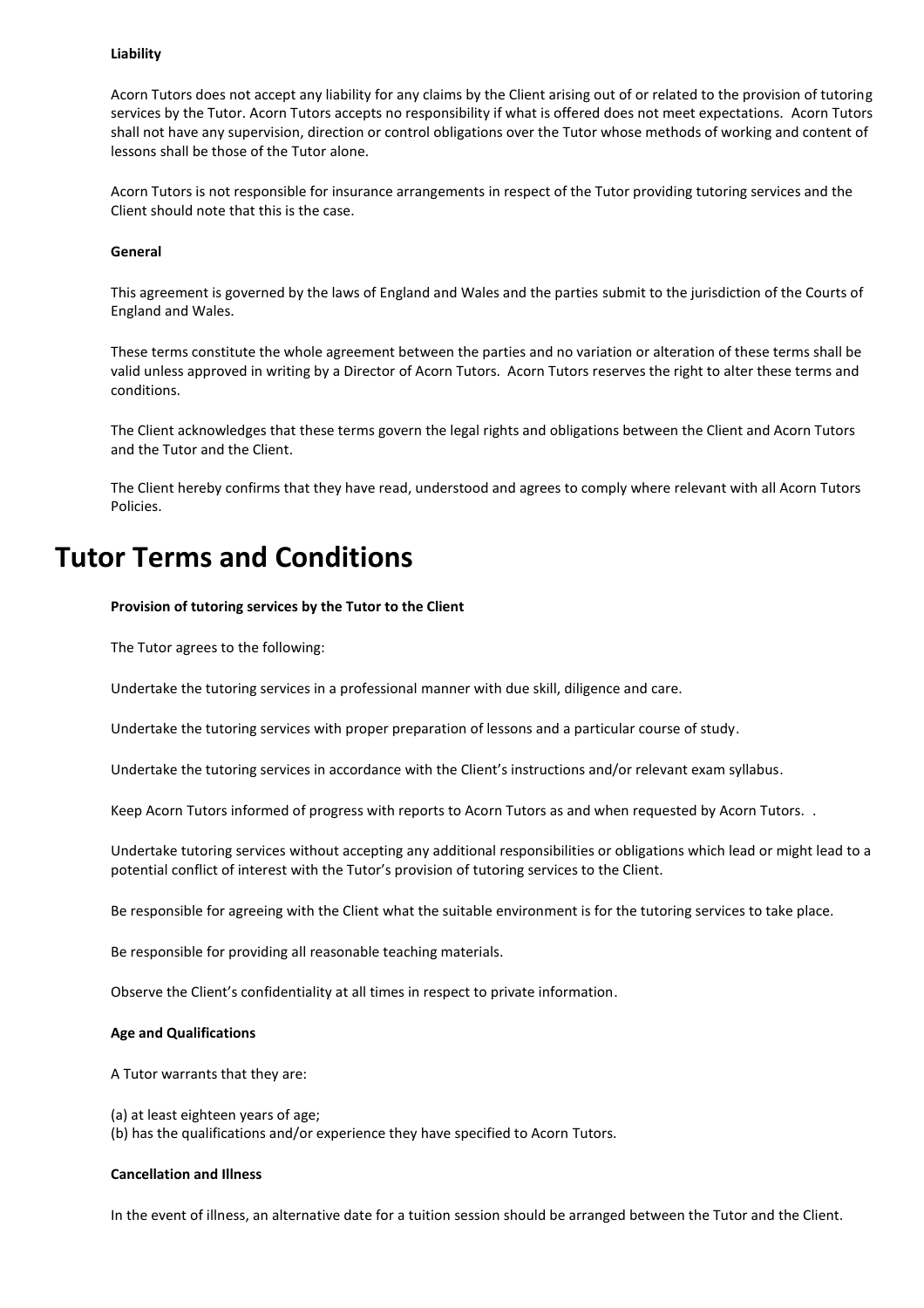Tutors must notify Clients of a session cancellation as soon as possible. Session cancellations are to be avoided unless absolutely necessary and the Client remains within their rights to terminate an agreement with a Tutor if a Tutor regularly cancels sessions.

The Client must notify the Tutor of a session cancellation at least 24 hours before the session is due. If less than 24 hours' notice is given by the Client, the Client remains responsible for paying the full fees to the tutor.

#### **Holidays**

The Tutor will provide suitable notice to the Client of any proposed holiday dates and request the same from the Client.

#### **Termination of arrangement**

The Tutor will provide 7 days notice at the end of tuition in writing to the Client and to Acorn Tutors.

#### **Fees and Payment procedures**

A Tutor accepts that they are self-employed and not an employee of Acorn Tutors. They accept full responsibility for all Income Tax, National Insurance and other taxation or employment-related responsibilities arising in connection with their tutoring services.

A Tutor accepts they are responsible for the fees quoted and negotiated with a Client.

Acorn Tutors is not liable to the Tutor for any fees that have not been paid and will not get involved in any disputes between a Tutor and a Client.

A Tutor agrees to collect lesson fees (which include Acorn Tutors' commission fee) from the Client at the end of each lesson.

A Tutor agrees to forward the commission fee of £5 per lesson to Acorn Tutors at the end of each month, within the first 7 days of the following calendar month.

A Tutor will agree in advance with the Client any expenses.

#### **Prohibition of other arrangements**

The Tutor is not permitted to enter into any private arrangements with a Client introduced by Acorn Tutors.

Any Tutors introduced to a Client by a Client of Acorn Tutors must inform Acorn Tutors. A reduced commission of £3 per lesson will then apply for tuition of these Clients. A breach of these terms will render the Tutor liable to account and Acorn Tutors shall be entitled to seek injunctions against both the Client and the Tutor to prevent further breaches. These obligations continue beyond the termination or conclusion of this agreement.

#### **DBS (Disclosure and Barring Service)**

All Tutors agree to obtain an enhanced DBS check, unless they already have a DBS certificate issued from another role within the last 12 months.

In completing a DBS application a Tutor is confirming they are the applicant and the documents supplied are theirs. They are also confirming that all information supplied is correct to the best of their knowledge. In any instance where this has not been the case the application will be treated as a matter of fraud.

The amendments to the Exceptions Order 1975 (2013) provide that certain spent convictions and cautions are 'protected' and are not subject to disclosure, and cannot be taken into account. Guidance and criteria on the filtering of these cautions and convictions can be found at the Disclosure and Barring Service website.

#### **Liability**

Acorn Tutors is not responsible for Clients introduced to a Tutor.

Acorn Tutors is not responsible for insurance arrangements of Tutors and the Tutor should note this is the case.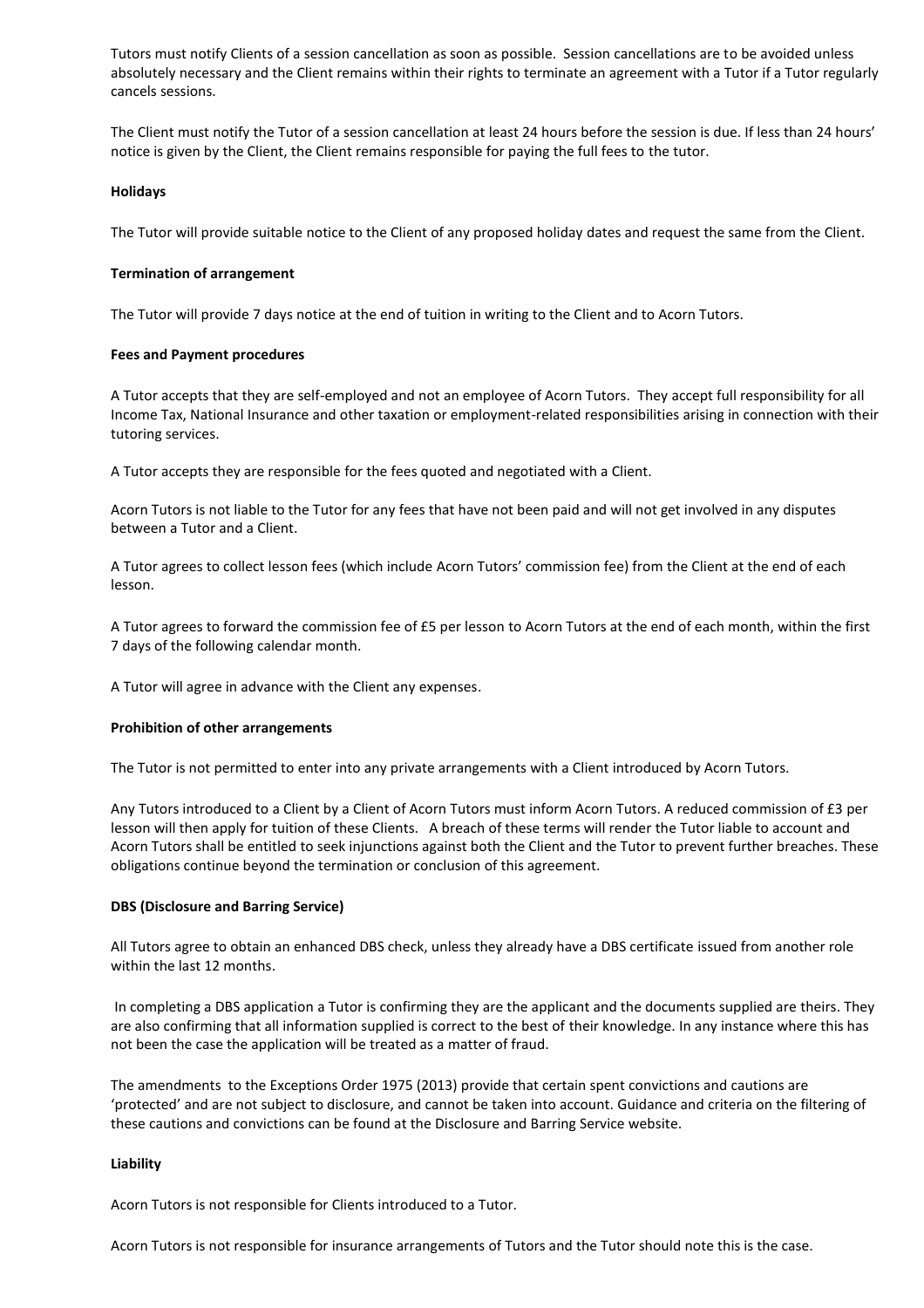#### **Safeguarding**

Giving and receiving gifts from clients- Acorn Tutors strongly discourages Tutors to give gifts to or receive gifts from clients. However gifts may be provided by Acorn Tutors as part of a planned activity.

Tutors contact with user groups: Personal relationships between a Tutor and a Student is prohibited. This includes relationships through social networking sites such as Facebook and Bebo.

Tutors must refrain from using abusive language.

Tutors must refrain from any inappropriate behavior / language.

Tutors must not use inappropriate punishment or chastisement.

Tutors must not pass on Clients' and Students' personal contact details.

Tutors must not take family members to a Client's home.

Tutors must not accept money as a gift, borrow money from or lending money to Clients or Students.

Tutors must be cautious and avoid personal contact with Clients and Students.

All Tutors must be aware that they have a professional duty to share information with other agencies in order to safeguard children and vulnerable adults. The public interest in safeguarding children and vulnerable adults may override confidentiality interests. However, information will be shared on a need to know basis only, as judged by Acorn Tutors.

#### **General**

This agreement is governed by the laws of England and Wales and the parties submit to the jurisdiction of the Courts of England and Wales.

These terms constitute the whole agreement between the parties. Acorn Tutors reserves the right to alter these terms and conditions.

The Tutor acknowledges that these terms govern legal rights and obligations between them and Acorn Tutors and the Client and Acorn Tutors.

## **Further Terms and Conditions**

#### **Data protection policy**

The information gathered from and about Tutors and Clients is solely used by Acorn Tutors for the services that it provides. When Tutors provide Acorn Tutors with information, they consent to Acorn Tutors using this information to arrange introductions to Clients as well as being able to contact them. Clients also accept that when providing Acorn Tutors with information, they consent to Acorn Tutors using this information to arrange introductions to Tutors as well as being able to contact them.

#### **Safeguarding Policy**

Acorn Tutors makes a positive contribution to a strong and safe community and recognises the right of every individual to stay safe.

Acorn Tutors comes into contact with children and / or vulnerable adults through the following activities: tuition services.

The types of contact with children and / or vulnerable adults will be regulated and controlled activity.

This policy seeks to ensure that Acorn Tutors undertakes its responsibilities with regard to protection of children and / or vulnerable adults and will respond to concerns appropriately. The policy establishes a framework to support Tutors in their practices and clarifies the organisation's expectations.